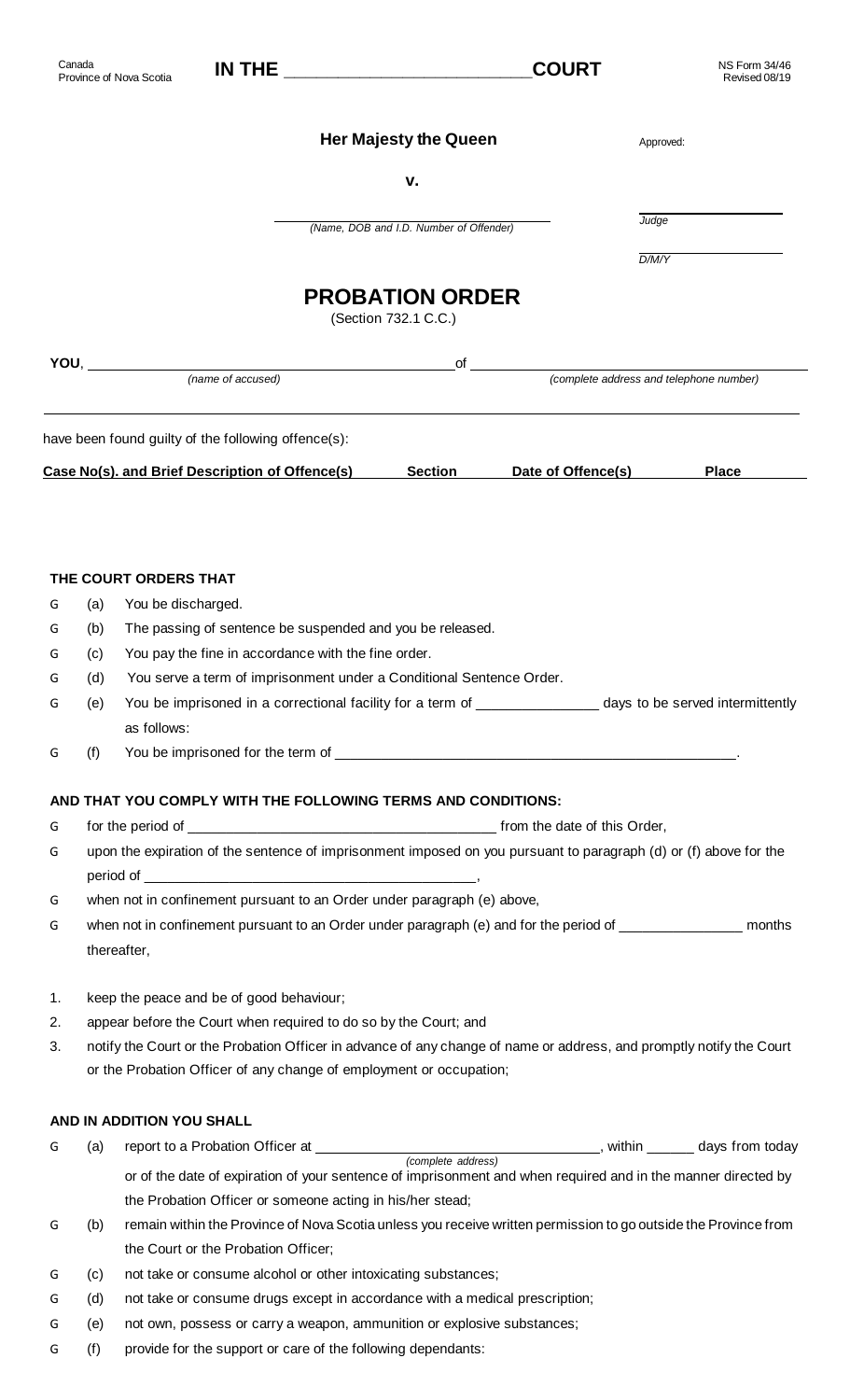| G | (g) | perform                                                                                                      | hours of Community Service Work under the |
|---|-----|--------------------------------------------------------------------------------------------------------------|-------------------------------------------|
|   |     | (maximum 240 hours over a maximum period of 18 months)                                                       |                                           |
|   |     | supervision of your Probation Officer or someone acting in his/her stead. The place and times when work is   |                                           |
|   |     | to be performed is to be arranged with your Probation Officer or alternatively, designated by your Probation |                                           |
|   |     | Officer. All the work is to be completed to the reasonable satisfaction of your Probation Officer not later  |                                           |
|   |     | than                                                                                                         |                                           |
| G | (h) | participate in the following treatment program (where the offender agrees and subject to the program         |                                           |
|   |     | director's agreement and subject to the program being approved by the Province):                             |                                           |

| (i) | not contact or attempt to contact, at any time __________________________________                              |  |  |  |  |
|-----|----------------------------------------------------------------------------------------------------------------|--|--|--|--|
|     | for any reason, whether directly or                                                                            |  |  |  |  |
|     | indirectly, unless specifically authorized in writing by the Court;                                            |  |  |  |  |
| (i) | from Sunday to Thursday evenings of each week be at your place of residence by ________________ o'clock and    |  |  |  |  |
|     | on Friday and Saturday evenings be at your place of residence by ____________________ o'clock and remain there |  |  |  |  |
|     |                                                                                                                |  |  |  |  |
| (k) | make reasonable efforts to locate and maintain employment or training as directed by your Probation Officer;   |  |  |  |  |
| (1) | attend for mental health assessment and counselling as may be directed by your Probation Officer;              |  |  |  |  |
| (m) | attend for substance abuse assessment and counselling as may be directed by your Probation Officer;            |  |  |  |  |
| (n) | attend for assessment and counselling in a (Gspousal/ partner) violence intervention and prevention program    |  |  |  |  |
|     | as may be directed by your Probation Officer; ( $\sqrt{}$ if spousal/partner related)                          |  |  |  |  |
| (o) | attend for gambling addiction assessment and counselling as directed by your Probation Officer;                |  |  |  |  |
| (p) | not associate with or be in the company of the following persons;                                              |  |  |  |  |
| (q) | make restitution to                                                                                            |  |  |  |  |
|     | (NAME and ADDRESS)                                                                                             |  |  |  |  |
|     |                                                                                                                |  |  |  |  |
|     |                                                                                                                |  |  |  |  |
|     | in the amount of _____________ to be paid to the office of the Clerk of the Court at ______________            |  |  |  |  |
|     |                                                                                                                |  |  |  |  |

| (r)<br>G        | the full sum to be paid by<br>dollars per month beginning<br>in $full);$ | (data)<br>(data)                          | $\frac{1}{2}$ ; $\Box$ to be paid at the rate of $\Box$<br>(and each following month until paid |
|-----------------|--------------------------------------------------------------------------|-------------------------------------------|-------------------------------------------------------------------------------------------------|
| <b>DATED</b> at |                                                                          | , Nova Scotia, on <b>Nova Scotia</b> , on | 20                                                                                              |